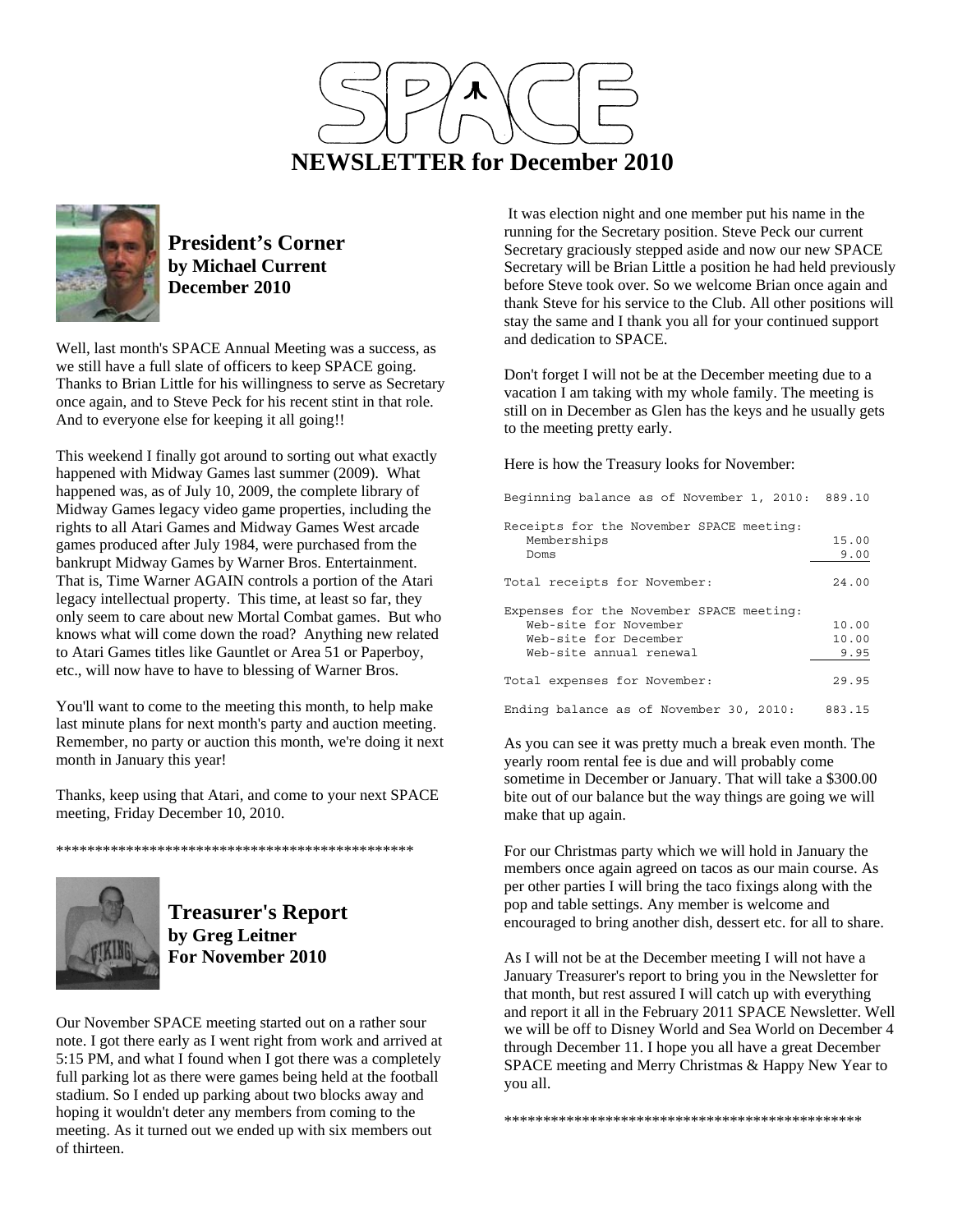### **Secretary's Report By Steven Peck For November 2010**

No minutes from the November meeting were submitted in time for this newsletter.

\*\*\*\*\*\*\*\*\*\*\*\*\*\*\*\*\*\*\*\*\*\*\*\*\*\*\*\*\*\*\*\*\*\*\*\*\*\*\*\*\*\*\*\*



**BBS Corner By Nolan Friedland For December 2010** 

If anyone has any comments, suggestions, ideas, or submissions for the BBS Corner column or the SPACE BBS web site, you may email them to me, Nolan Friedland, at the address shown on the back of this newsletter under the "CLUB OFFICIALS" section.

\*\*\*\*\*\*\*\*\*\*\*\*\*\*\*\*\*\*\*\*\*\*\*\*\*\*\*\*\*\*\*\*\*\*\*\*\*\*\*\*\*\*\*\*

From: Michael Current [michael@mcurrent.name] Sent: Wednesday, November 24, 2010 9:27 PM Subject: Yars' Revenge

Atari's Classic Arcade Shooter Yars'® Revenge Is Back With New Cinematic Gaming Experience

Best-Selling Atari 2600 Video Game of All-Time Returns in Early 2011 for Xbox LIVE Arcade for Xbox 360, PlayStation Network, and Windows PC Download

LOS ANGELES, Nov. 17, 2010 /PRNewswire/ -- 30 years ago Yars' Revenge took the gaming world by storm as one of the first arcade shooters and became the best-selling original title for the Atari 2600. Now three decades later, gamers will once again get the chance to avenge the annihilated race of the Yar. Atari, one of the world's most recognized publishers and producers of interactive entertainment will unleash Yars' Revenge onto Xbox LIVE® Arcade for the Xbox 360® video game and entertainment system from Microsoft, PlayStation®Network and Windows PC Download in Q1 2011.

Yars' Revenge brings the legendary title to new artistic heights with an anime inspired art style and captivating narrative that expands upon the original story. The game also features local co-op gameplay, multiple endings, intense battles, and visually striking landscapes designed to appeal to both casual and hardcore gamers.

In Yars', players will take on the role of a nameless Yar, who has been brainwashed by the evil Qotile empire to do their bidding. After being shot down and rescued by the ancient and mysterious Bar Yargler, she sets off on a ferociously focused mission, to seek revenge on her former master and his

deadly squad of assassins. The bio-technological nightmare of the Qotile home world provides stunning backdrops for players to fly through in aerial combat with their enemy.

"Yars' Revenge is one of the most popular Atari games of all time, leaving fans eager to experience the next chapter," says Jim Wilson, President and CEO of Atari, Inc. "The new Yars' Revenge updates this classic with anime inspired art direction, intense aerial battles and local co-op gameplay."

Developed by Killspace Entertainment, Yars' Revenge will be available in early 2011. For more information, please log onto www.atari.com or www.playyarsrevenge.com.

#### ABOUT ATARI, SA

Atari group is a global creator, producer and publisher of interactive entertainment. Atari's brands and content are available across all key traditional and digital distribution touch points, including browser-based and social online platforms, Windows PC, consoles from Microsoft, Nintendo and Sony Computer Entertainment America, and advanced smart phones (i.e. iPhone, Android and RIM devices). Divisions of Atari, SA include Cryptic Studios, Eden Studios, Atari Interactive, Inc. and Atari, Inc.

Atari benefits from the strength of its worldwide brand and its extensive catalogue of contemporary classic game franchises (Asteroids®, Centipede®, Missile Command®, Lunar Lander®), original owned franchises (Test Drive®, Backyard Sports®, Deer Hunter®), MMO games from Cryptic Studios (Star Trek™ Online, Champions Online™) and third party franchises (Ghostbusters®, Rollercoaster Tycoon®, Dungeons and Dragons®). Atari also leverages the power of its franchises to deliver movies and merchandise to consumers around the world.

For more information please visit: www.atari.com

© 2010 Atari Europe SASU. All rights reserved.

Atari word mark and logo are trademarks owned by Atari Interactive, Inc.

#### ABOUT KILLSPACE ENTERTAINMENT

Founded in January 2009, Killspace Entertainment is an independent game studio composed primarily of former Obsidian and Pandemic developers.

Located in the heart of Hollywood, we are focused on 1st and 3rd person action/adventure games for packaged and digital release on console, online, and mobile platforms. As our location suggests, we seek to use the best practices from the film and television industries to create incredible characterdriven interactive content and experiences that would feel as immediate and compelling in a movie theater as they do in our games.

\*\*\*\*\*\*\*\*\*\*\*\*\*\*\*\*\*\*\*\*\*\*\*\*\*\*\*\*\*\*\*\*\*\*\*\*\*\*\*\*\*\*\*\*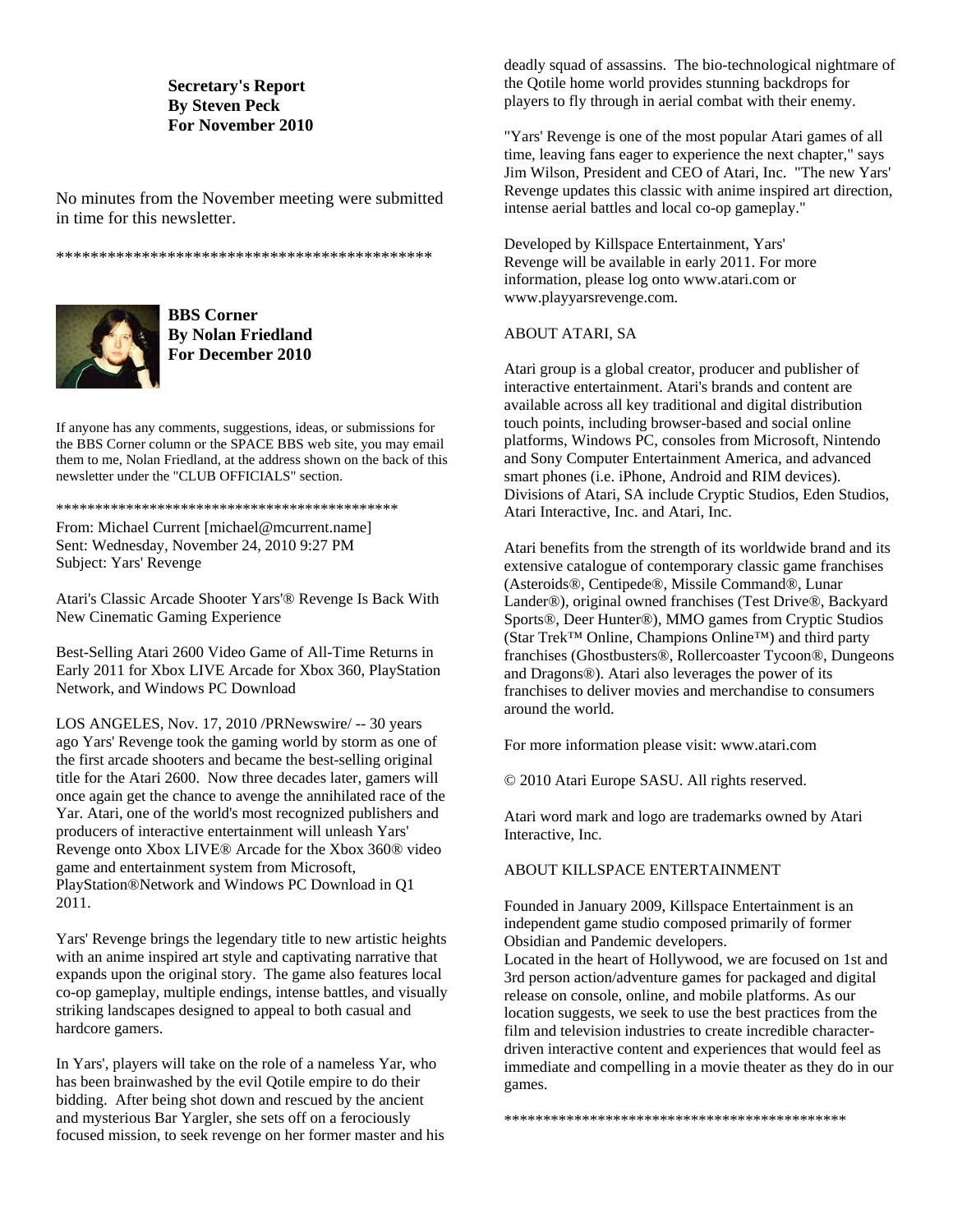From: Michael Current [michael@mcurrent.name] Sent: Friday, November 26, 2010 5:32 PM Subject: MyPicoDos 4.05 released

#### 11/25/2010

After some 3 years I thought it's time for a new official MyPicoDos release, V4.05 http://www.horus.com...s/atari/#mypdos

Changes since the last version (V4.04):

Updated highspeed SIO code to V1.30, supporting up to 126 kBit/sec Highspeed SIO can be activated while booting MyPicoDos, reducing total boot time New PicoBoot bootsector only COM loader Special SDrive versions with autoswitch to 110 or 126 kBit/sec

so long,

Hias

\*\*\*\*\*\*\*\*\*\*\*\*\*\*\*\*\*\*\*\*\*\*\*\*\*\*\*\*\*\*\*\*\*\*\*\*\*\*\*\*\*\*\*\*

From: Michael Current [michael@mcurrent.name] Sent: Friday, November 26, 2010 5:39 PM Subject: Highspeed SIO patch V1.30 released

Highspeed SIO patch V1.30 released 11/25/2010

I've uploaded a new release of my Highspeed SIO patch to my website http://www.horus.com/~hias/atari/#hipatch

Changes since the last release (V1.20):

Optimized highspeed code

NMI patch no longer necessary for 126kbit/sec 126kBit work both with new XL/XE OS and old 400/800 OS Code can be compiled as Ultra speed only version

so long,

Hias

\*\*\*\*\*\*\*\*\*\*\*\*\*\*\*\*\*\*\*\*\*\*\*\*\*\*\*\*\*\*\*\*\*\*\*\*\*\*\*\*\*\*\*\*

From: Michael Current [michael@mcurrent.name] Sent: Friday, November 26, 2010 5:40 PM Subject: MyPicoDos 4.05 released FIXED LINK URL

MyPicoDos 4.05 released 11/25/2010

After some 3 years I thought it's time for a new official MyPicoDos release, V4.05 http://www.horus.com/~hias/atari/#mypdos

Changes since the last version (V4.04):

Updated highspeed SIO code to V1.30, supporting up to 126 kBit/sec Highspeed SIO can be activated while booting MyPicoDos, reducing total boot time New PicoBoot boot-

sector only COM loader Special SDrive versions with autoswitch to 110 or 126 kBit/sec

so long,

Hias

\*\*\*\*\*\*\*\*\*\*\*\*\*\*\*\*\*\*\*\*\*\*\*\*\*\*\*\*\*\*\*\*\*\*\*\*\*\*\*\*\*\*\*\*

From: Michael Current [michael@mcurrent.name] Sent: Sunday, November 28, 2010 9:41 PM Subject: The Last Word 3.21 Update 28 November 2010 The Last Word 3.21 Update

This update to The Last Word, although non-critical, brings numerous improvements and is scheduled to be the last to support 64K Ataris. Changes and bugfixes since version 3.2 include:

 a.. Disk menu now displays SpartaDOS directory names when using custom filemasks

 b.. Attract mode disabling now works when the internal key buffer is turned off

 c.. Operation of the file selector when saving files has been improved

d.. Path elements no longer require trailing right-wedges

e.. The progress bar can be turned off

f.. SDX environment and command line handling revised

 g.. Spelling checker for extended memory machines introduced

See the README file on disk for a more detailed description of the changes. Having reached the limit of development of the 64K disk version of LW, I now want to focus on the 128K+ version as well as on various other software projects.

Download The Last Word 3.21 here. http://www.atari8.co.uk/lastword/default.html

\*\*\*\*\*\*\*\*\*\*\*\*\*\*\*\*\*\*\*\*\*\*\*\*\*\*\*\*\*\*\*\*\*\*\*\*\*\*\*\*\*\*\*\*

From: Michael Current [michael@mcurrent.name] Sent: Sunday, November 28, 2010 10:26 PM Subject: Atari's Greatest Hits: Volume 1 for Nintendo DS

LOS ANGELES, Aug. 25 /PRNewswire/ -- 50 of the most addicting games from Atari's legendary vault will be compiled into the must-have Nintendo DS title of the holiday season as Atari, one of the world's most recognized publishers and producers of interactive entertainment, launches Atari's Greatest Hits: Volume 1. The ultimate DS title for casual gamers, Atari's Greatest Hits: Volume 1 brings together dozens of the most popular Atari arcade and Atari 2600 titles of all-time, including such blockbusters as Asteroids®, Pong®, Centipede®, Missile Command®, Tempest®, Lunar Lander®, Space Duel, Battlezone® and Adventure. This true treasure trove of timeless gaming classics will hit retail stores in North America this Fall.

In the late 1970's and early 1980's, Atari introduced a new era in interactive entertainment with its addictive arcade games and home gaming system. Now with Atari's Greatest Hits: Volume 1, a retro gaming revolution will be ignited on the Nintendo DS. Each spotlighted game will feature the same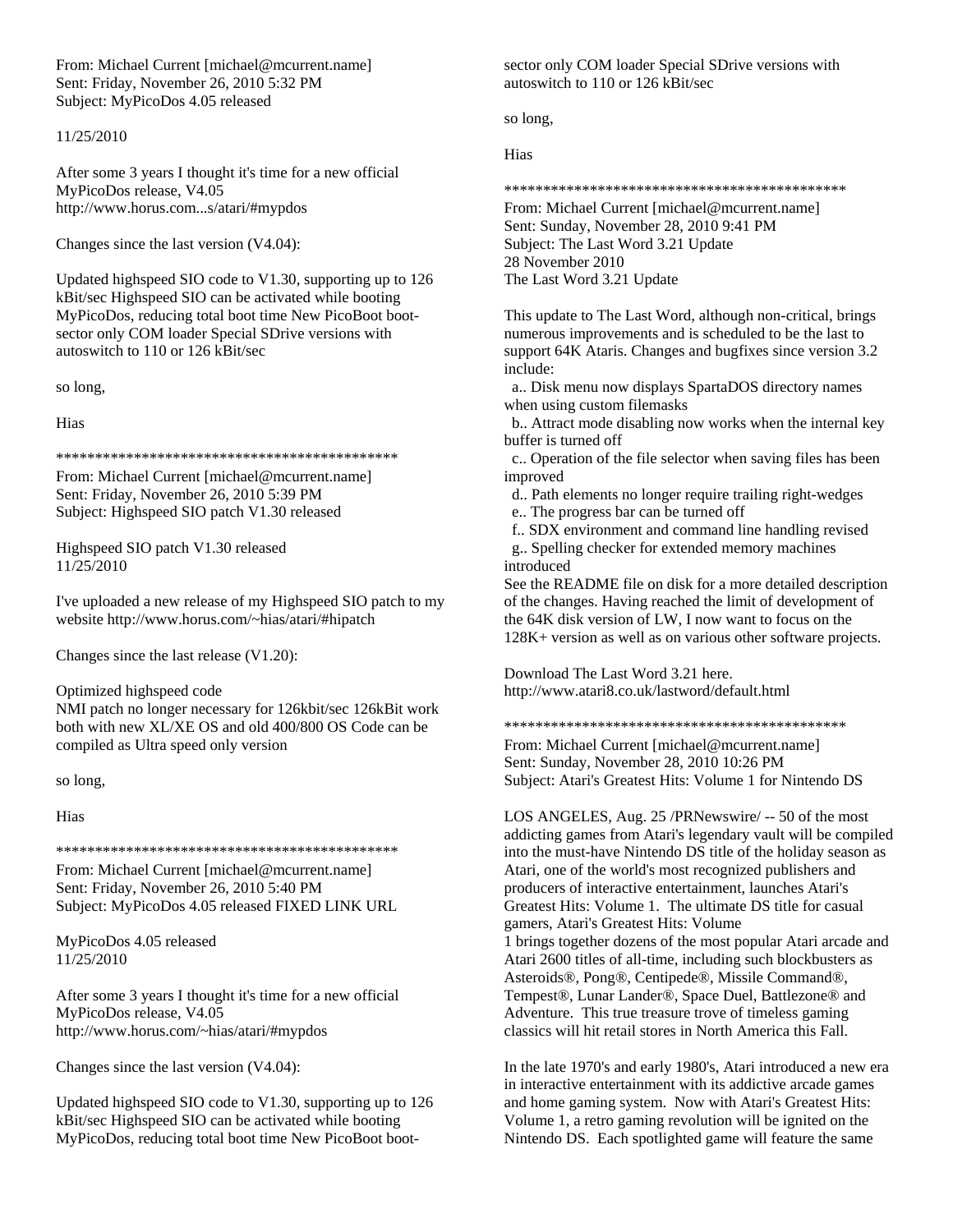pick-up and play control scheme as their original arcade and 2600 form, with modern updates to align with the Nintendo DS platform. Single card multi-player will be available for 20 titles including Space Duel and Pong with multi-card play available for head-to-head games.

Additionally, Atari's Greatest Hits: Volume 1 will feature the original game manuals for each title, an Atari memorabilia showcase, and special bonus extras -- including an Atari Trivia game where gamers can race against the clock to answer questions about Atari history and then post their scores to Atari.com.

"The 50 games featured in Atari's Greatest Hits: Volume 1 have defined a generation of casual gamers" said Jim Wilson, President of Atari, Inc.

"By adding a new single cartridge multiplayer mode to such games as Pong, Space Duel and Outlaw, we continue to find new ways to expand our brands to a new generation of gamers."

The complete Atari's Greatest Hits: Volume 1 line-up is as follows:

Atari Arcade Hits

Asteroids, Battlezone, Centipede, Gravitar, Lunar Lander, Missile Command, Pong, Space Duel, Tempest.

#### Atari 2600 Favorites

3D Tic-Tac-Toe, Adventure, Air-Sea Battle, Asteroids, Atari Video Cube, Basketball, Battlezone, Bowling, Centipede, Championship Soccer, Dodge 'Em, Flag Capture, Football, Fun with Numbers, Gravitar, Hangman, Haunted House, Home Run, Human Cannonball, Math Gran Prix, Miniature Golf, Missile Command, Outlaw, Realsports Baseball, Realsports Boxing, Realsports Football, Realsports Tennis, Realsports Volleyball, Sky Diver, Slot Maching, Slot Racers, Sprintmasters, Starship, Stella Track, Submarine Commander, Surround, Swordquest Earthworld, Swordquest Fireworld, Swordquest Waterworld, Tempest and Video Checkers.

Developed by Atari in partnership with Code Mystics, Atari's Greatest Hits: Vol. 1 is Rated "E" for Everyone and will be available exclusively on Nintendo DS for a suggested retail price of \$29.99. For more information, please log onto www.atari.com.

#### ABOUT ATARI, SA

Atari group is a global creator, producer and publisher of interactive entertainment. Atari's brands and content are available across all key traditional and digital distribution touch points, including browser-based and Social online platforms, PC, consoles from Microsoft, Nintendo and Sony, and advanced smart phones (i.e. iPhone, Android and RIM devices). Divisions of Atari, SA include Cryptic Studios, Eden Studios, Atari Interactive, Inc. and Atari, Inc.

Atari benefits from the strength of its worldwide brand and its extensive catalogue of contemporary classic game franchises (Asteroids®, Centipede®, Missile Command®, Lunar Lander®), original owned franchises (Test Drive®, Backyard Sports®, Deer Hunter®), MMO games from Cryptic Studios (Star Trek™ Online, Champions Online™) and third party franchises (Ghostbusters®, Rollercoaster Tycoon®, Dungeons and Dragons®). Atari also leverages the power of its franchises to deliver movies and merchandise to consumers around the world.

For more information please visit: www.atari.com

© 2010 Atari Europe SASU. All rights reserved.

\*\*\*\*\*\*\*\*\*\*\*\*\*\*\*\*\*\*\*\*\*\*\*\*\*\*\*\*\*\*\*\*\*\*\*\*\*\*\*\*\*\*\*\*

From: Michael Current [michael@mcurrent.name] Sent: Sunday, November 28, 2010 10:24 PM Subject: Governance changes at Atari SA PARIS, Oct. 27 /PRNewswire/ -- Atari, S.A. announces that the Board of Directors meeting held on October 25, 2010 proposed the appointment of Jim Wilson as a Director of the Board as Pascal Cagnihas resigned from the Board. In addition, Jim Wilson, previously CEO of Atari Inc., is taking the position of Deputy CEO of Atari S.A. and Hindol Datta, Vice President of Finance and Administration of Atari has been appointed interim Chief Financial Officer. He takes over the functions of Phil Veneziano who is leaving the Group to pursue another career path.

Jim Wilson joined Atari in 2007 as Chief Executive Officer of Atari Inc. He is a member of the executive committee of the Group and has taken an active part in the transformation of Atari. After leading the turnaround of Atari's US business he focused on the rationalization of the activities in Europe and the re-launch of a worldwide publishing plan around Atari's proven franchises. In his new role, Jim Wilson continues to focus on the development and execution of the strategic objectives and profitability goals, including the launch of numerous branded entertainment properties across multiple distribution channels.

"Since joining Atari, the company has undergone a significant transformation with continued improvement in results and greater opportunity for expansion," said Jim Wilson. "Our world renowned brand and catalog of proven franchises have positioned the Company well as we diversify our business into online, digital and mobile platforms, in addition to other media and merchandising categories."

Mr. Wilson has more than 15 years of executive management experience with video game and entertainment companies, including Vivendi Universal Games, Universal Interactive Studios, and Sony Wonder/Sony BMG.

Atari also announces that Phil Veneziano, Chief Financial Officer, has decided to leave the company to pursue a different career path. His position is taken over by Hindol Datta who currently serves as Vice President of Finance and Administration for Atari and Cryptic Studios Chief Financial Officer and has been working closely with Mr. Veneziano.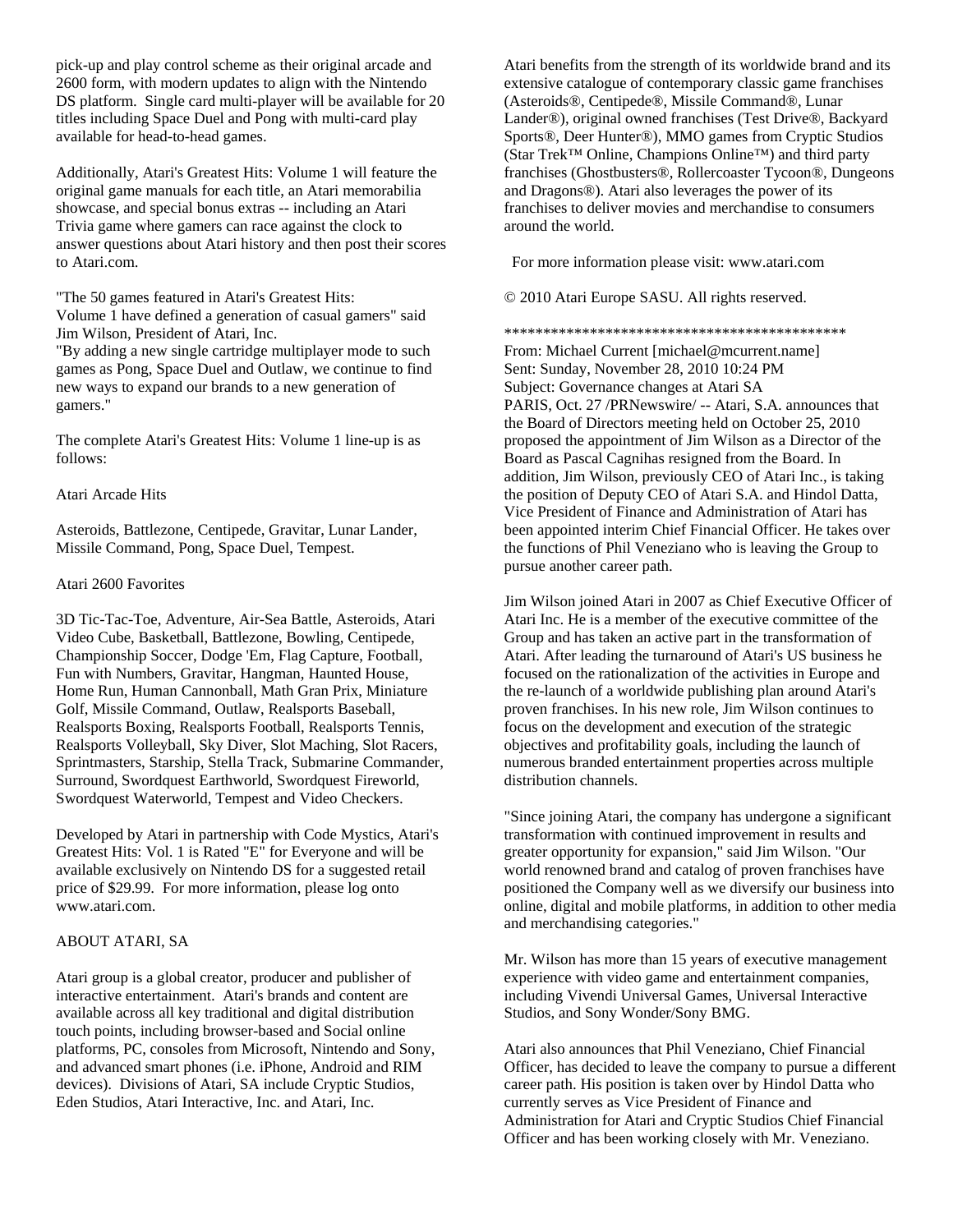Prior to joining Atari, Mr. Datta held senior management roles in finance and business intelligence in some of the largest internet online and media distribution companies. Mr. Datta was among the earliest employees and a key contributor to Adteractive's successful run as one of the fastest growing companies in the online advertising marketplace in the US, where he was on the team that oversaw revenue growth of \$15M to \$150M during the company's growth. Prior to internet marketing, Mr. Datta held strategic planning and operations roles in mobile telecommunications as well as a medical device company which was later acquired by the Great Nordic Group. He started his career working as an auditor and systems analyst in projects for Coopers & Lybrand and Andersen Consulting respectively. He is an active CPA in the State of California, a Certified Internal Auditor (CIA), APICS certified and a Certified Management Accountant (CMA).

Jeff Lapin, CEO of Atari, commented, "We are all very pleased to welcome Jim Wilson as Deputy Chief Executive Officer. I have great respect for Jim's abilities, and we have worked very well together at Atari. I want to thank Phil Veneziano for his good work at Atari and wish him well in his next venture while I also have great confidence in Hindol Datta's abilities to maintain the goals we have set. Finally, I wish to thank Pascal Cagni for his hard work and leadership as a member of the Atari Board."

Atari's Board would be comprised of:

 a.. Mr. Frank E. Dangeard, Non-Executive Chairman b.. Mr. Dominique D'Hinnin, Vice-Chairman, Independent **Director** 

c.. Mr. Jeff Lapin, CEO

 d.. Mr. Jim Wilson, Deputy CEO(subjected to shareholder's approval)

- e.. Mr. Didier Lamouche, Independent Director
- f.. Mr. Tom Virden, Independent Director

 g.. The BlueBay Value Recovery (Master) Fund Limited, represented by Mr. Gene Davis

 h.. The BlueBay High Yield Investment (Luxembourg) SARL, represented by Mr. Nolan Bushnell The appointment of Mr. Wilson as Deputy CEO will be effective upon the completion of paperwork related to his status of non-resident of France. The Board approved the annual fix compensation of euro 35,000 for Mr. Wilson for his mandate as Deputy Chief Operating Officer.

The Board of Directors acknowledged Mr. Wilson's existing contract with Atari Inc. which will remain in effect.

About Atari, S.A.

Atari group is a global creator, producer and publisher of interactive entertainment. Atari's brands and content are available across all key traditional and digital distribution touch points, including browser-based and social online platforms, PC, consoles from Microsoft, Nintendo and Sony, and advanced smart phones (i.e. iPhone, Android and RIM devices). Divisions of Atari, S.A. include Cryptic Studios, Eden Studios, Atari Interactive, Inc. and Atari, Inc.

Atari benefits from the strength of its worldwide brand and its extensive catalogue of contemporary classic game franchises (Asteroids®, Centipede®, Missile Command®, Lunar Lander®), original owned franchises (Test Drive®, Backyard Sports®, Deer Hunter®), MMO games from Cryptic Studios (Star Trek™ Online, Champions™) and third party franchises (Ghostbusters®, Rollercoaster Tycoon®, Dungeons and Dragons®). Atari also leverages the power of its franchises to deliver movies and merchandise to consumers around the world.

For more information please visit: www.atari.com and corporate.atari.com

© 2010 Atari Europe SASU. All rights reserved. Atari word mark and logo are trademarks owned by Atari Interactive, Inc.

\*\*\*\*\*\*\*\*\*\*\*\*\*\*\*\*\*\*\*\*\*\*\*\*\*\*\*\*\*\*\*\*\*\*\*\*\*\*\*\*\*\*\*\*